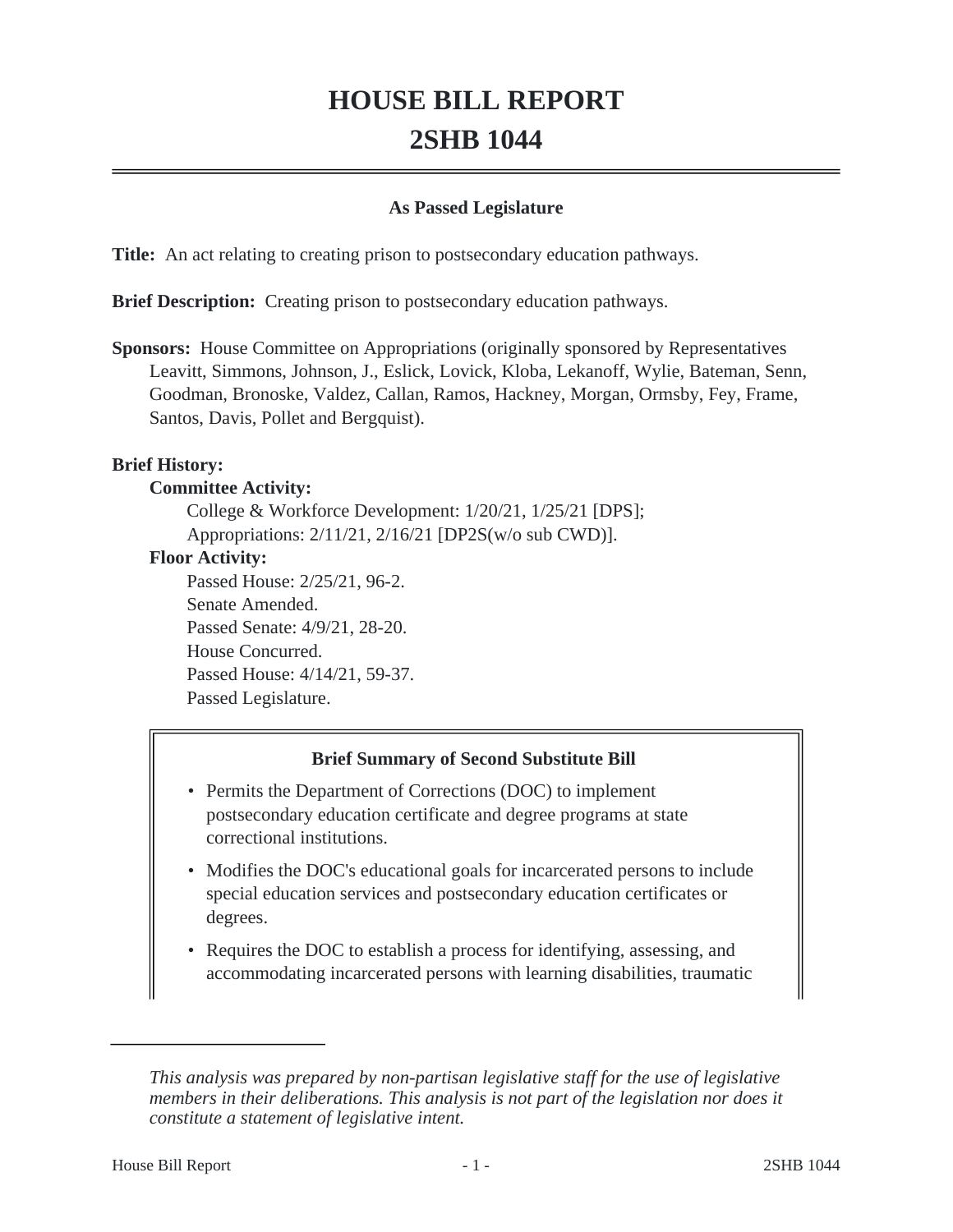brain injuries, and cognitive impairments.

- Requires the DOC to provide unofficial transcripts to incarcerated persons who participated in postsecondary education programs any time the person completes a program, is transferred to another facility, or is released.
- Requires the DOC to consider an incarcerated person's educational programming and other factors when considering transfers to other facilities and when releasing a person to their county of origin.
- Requires the Washington State Institute for Public Policy to study and report on enrollment, completion, and recidivism rates of incarcerated persons in the postsecondary education system post release.
- Requires an annual report from the DOC and other state agencies that includes a variety of data and information on incarcerated persons and postsecondary education.

## **HOUSE COMMITTEE ON COLLEGE & WORKFORCE DEVELOPMENT**

**Majority Report:** The substitute bill be substituted therefor and the substitute bill do pass. Signed by 12 members: Representatives Slatter, Chair; Entenman, Vice Chair; Leavitt, Vice Chair; Chambers, Ranking Minority Member; Jacobsen, Assistant Ranking Minority Member; Chandler, Hansen, Hoff, Paul, Pollet, Sells and Sutherland.

**Minority Report:** Do not pass. Signed by 1 member: Representative Kraft.

**Staff:** Megan Mulvihill (786-7304).

#### **HOUSE COMMITTEE ON APPROPRIATIONS**

**Majority Report:** The second substitute bill be substituted therefor and the second substitute bill do pass and do not pass the substitute bill by Committee on College  $\&$ Workforce Development. Signed by 31 members: Representatives Ormsby, Chair; Bergquist, Vice Chair; Gregerson, Vice Chair; Macri, Vice Chair; Chambers, Assistant Ranking Minority Member; Corry, Assistant Ranking Minority Member; MacEwen, Assistant Ranking Minority Member; Boehnke, Caldier, Chopp, Cody, Dolan, Dye, Fitzgibbon, Frame, Hansen, Harris, Hoff, Jacobsen, Johnson, J., Lekanoff, Pollet, Rude, Ryu, Schmick, Senn, Springer, Steele, Stonier, Sullivan and Tharinger.

**Minority Report:** Without recommendation. Signed by 2 members: Representatives Stokesbary, Ranking Minority Member; Chandler.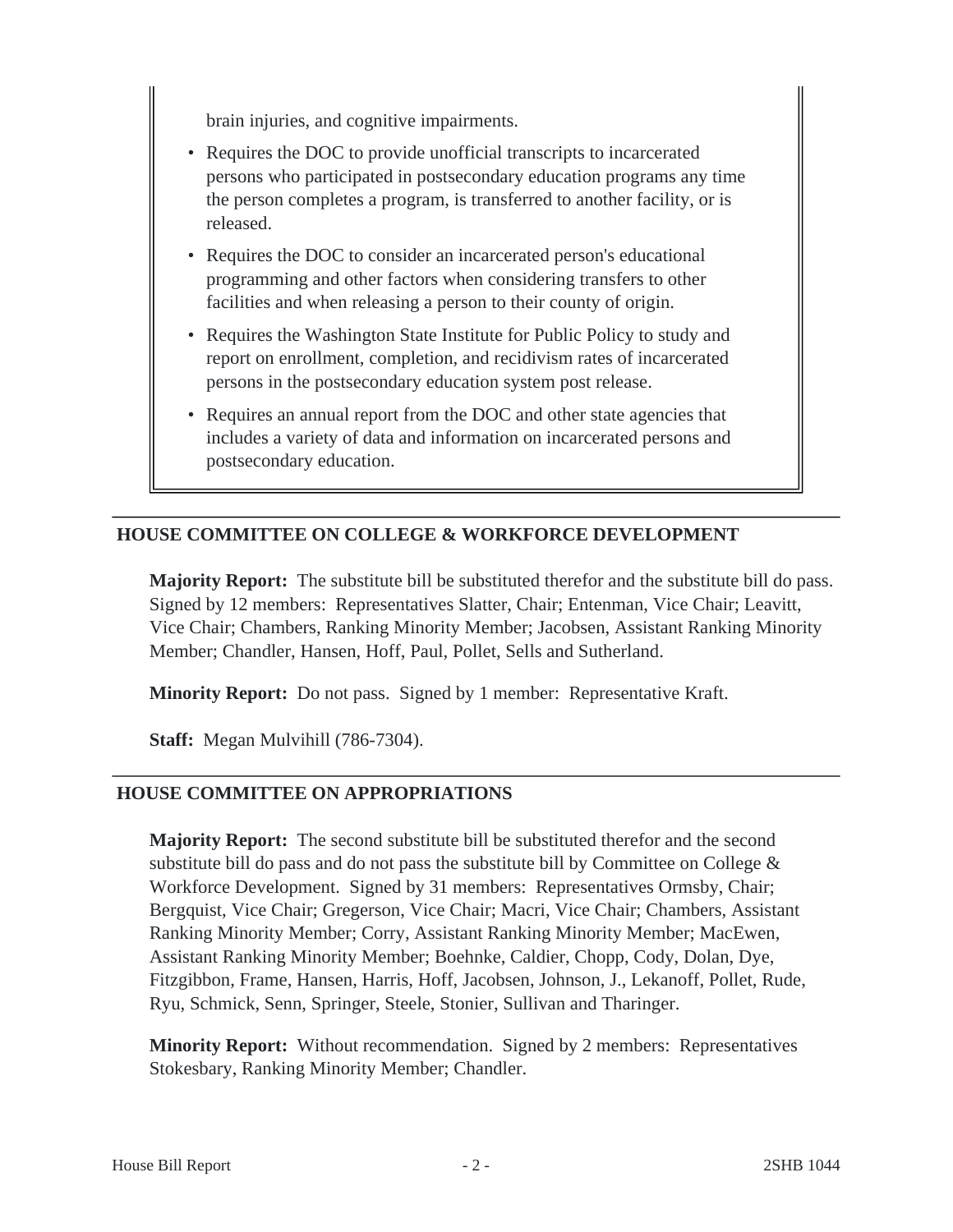**Staff:** Yvonne Walker (786-7841).

### **Background:**

#### Individual Reentry Plans.

The Department of Corrections (DOC) is required to develop individual reentry plans for each incarcerated person under its jurisdiction except for those persons sentenced to life without the possibility of release, sentenced to death, and those subject to deportation. Individual reentry plans include: plans to maintain contact with family; a portfolio of the person's educational achievements, previous employment and work experience, and any training received; and a plan to facilitate reentry into the community that addresses education, employment, substance abuse treatment, mental health treatment, family reunification, and other needs.

#### The Department of Corrections' Educational Goals for Incarcerated Persons.

The DOC is required to offer certain education and work programs to persons incarcerated at a state correctional institution based on available funding and with the following goals, prioritized in the order listed:

- 1. the achievement of basic skills by obtaining a high school diploma or the equivalent;
- 2. the achievement of vocational skills necessary for work programs and to qualify for work upon release;
- 3. participation in additional work and education programs necessary to comply with an individual reentry plan; and
- 4. participation in other appropriate vocational, work, or educational programs not necessary for compliance with an individual reentry plan, including associate degree programs.

If programming is provided for goals 1, 2, or 3, the DOC is responsible for the cost, including books, materials, and supplies. If programming is provided for goal 4, the incarcerated person is required to pay all or a portion of the cost, including books, fees, and tuition based on a DOC formula that correlates to the incarcerated person's average monthly income, available savings, and a prorated percent of the per-credit fee. A third party may pay the DOC directly for all or a portion of the programming costs aligned with the fourth goal.

#### Associate Workforce Degree Programs at State Correctional Institutions.

In 2017 the DOC was authorized to implement associate workforce degree programs at state correctional institutions without specific funds being appropriated for that purpose. The associate workforce degree programs must be offered by an accredited community or technical college, college, or university designed to prepare incarcerated persons to enter the workforce. The DOC may select an incarcerated person to participate in a state-funded associate degree program based on priority criteria, including consideration of the following:

• persons within five years or less of release should be prioritized;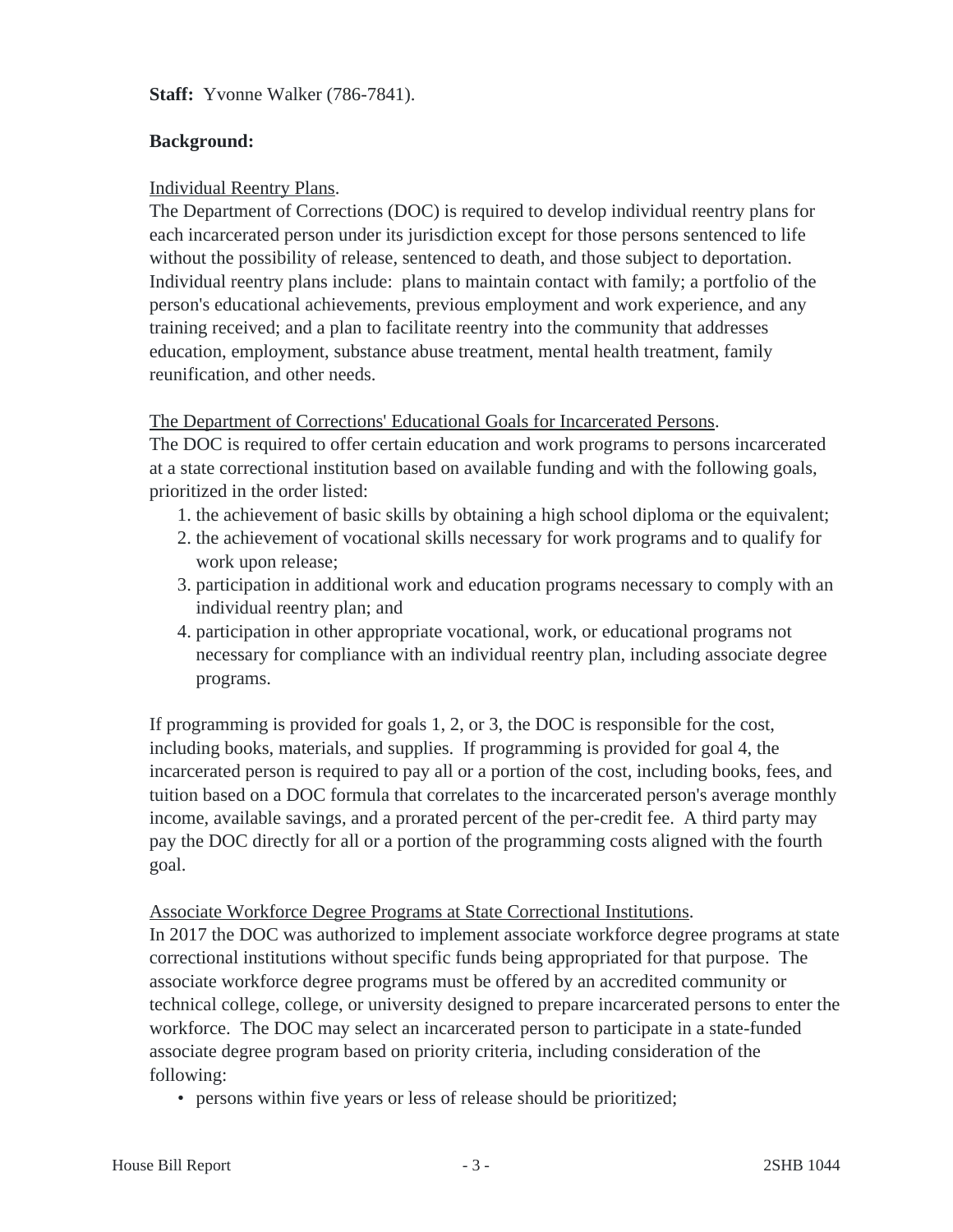- the person does not already possess a postsecondary education degree; and
- the person's individual reentry plan includes participation in an associate degree program that is: (1) offered at their state correctional institution; (2) approved by the DOC as an eligible and effective postsecondary education degree program; and (3) is limited to an associate workforce degree.

Incarcerated persons who wish to participate in a state-funded associate degree program, but do not meet the priority criteria, must pay for the program themselves. Incarcerated persons sentenced to life without the possibility of release, sentenced to death, or subject to deportation under federal law are not allowed to participate in a state-funded associate degree program.

## County of Origin Discharge Considerations.

The DOC must determine which county is the appropriate residence for a person released to community custody. The DOC is prohibited from approving a residence that is not in the person's county of origin unless the DOC determines that returning to the county of origin would be inappropriate due to: any court-ordered condition of the person's sentence; victim safety concerns; negative influences on the person from within the community; or the location of family, other sponsoring persons, or organizations supporting the person.

#### **Summary of Second Substitute Bill:**

The Department of Corrections' Educational Goals for Incarcerated Persons.

An incarcerated individual's county of origin is the county of the individual's first felony conviction in Washington. The DOC's educational goals for incarcerated persons are modified as follows:

- 1. the achievement of basic skills by obtaining a high school diploma or the equivalent, including achievement by those persons eligible for special education services pursuant to federal or state law;
- 2. the achievement of vocational skills necessary for work programs and to qualify for work upon release;
- 3. participation in additional work and education programs necessary to comply with an individual reentry plan, including special education services and postsecondary education certificate or degree programs; and
- 4. participation in other appropriate vocational, work, or educational programs not necessary for compliance with an individual reentry plan, including postsecondary education certificate or degree programs.

The DOC must establish a process for identifying and assessing incarcerated persons with learning disabilities, traumatic brain injuries, and other cognitive impairments to determine whether they require accommodations in order to effectively participate in educational programming, including General Educational Development (GED) tests and postsecondary education. The DOC must establish a process to provide accommodations to these persons.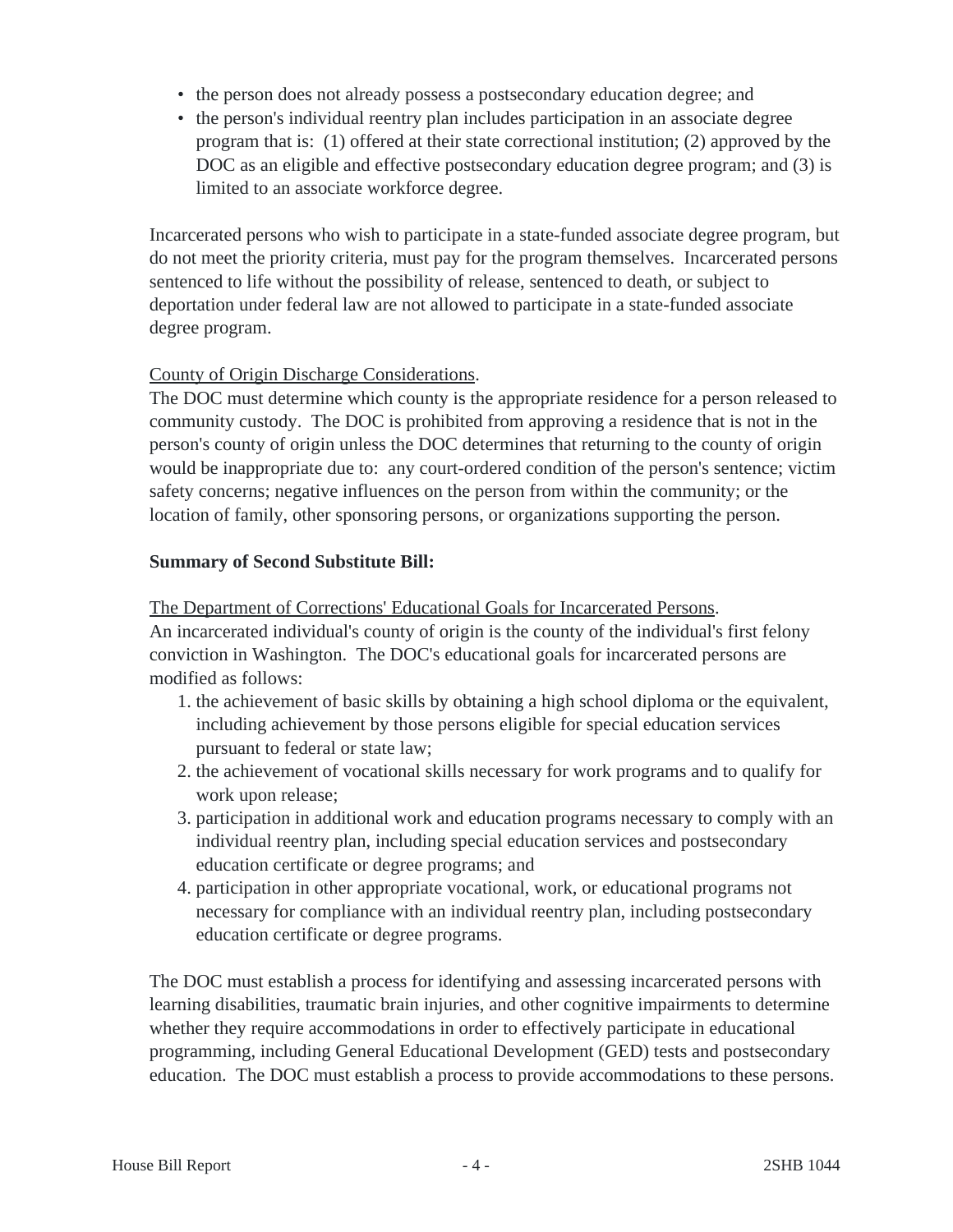The DOC must establish and periodically review goals for expanding access to postsecondary education certificate and degree programs and increasing program completion for all incarcerated individuals, including persons of color. The DOC may contract and partner with any accredited educational program sponsored by a nonprofit entity, community-based postsecondary education program, or institution with historical evidence of providing education programs to people of color.

#### Postsecondary Education Programs at State Correctional Institutions.

The DOC's authority to implement associate workforce degree programs at state correctional institutions is expanded to postsecondary education certificate or degree programs, but is limited to no more than a bachelor's degree. State-recognized preapprenticeship programs are also permitted. Priority consideration based on the number of years remaining on an individual's sentence is removed. The DOC must work with the State Board for Community and Technical Colleges (SBCTC) to develop a plan to assist incarcerated persons participating in state-funded postsecondary education with filing a Free Application for Federal Student Aid (FAFSA) or the Washington Application for State Financial Aid (WASFA).

Incarcerated persons sentenced to death or subject to deportation may participate in a postsecondary education degree program if it is paid for by a third party or the individual.

The DOC is required to provide incarcerated individuals who participated in postsecondary education programs with a copy of their unofficial transcript any time the person completes a postsecondary education program, is transferred to a different facility, or is released. This copy must be provided at no cost to the individual.

#### Tuition Fees.

Standard tuition fees charged at public institutions of higher education do not apply to persons incarcerated under the DOC who participate in credit-eligible postsecondary education if the expenses are funded by non-tuition resources, such as grants, contracts, and donations.

#### County of Origin Discharge Considerations.

The definition of "county of origin" is changed to the county of the incarcerated individual's residence at the time of the individual's first felony conviction. Upon release, the DOC may approve a residence location that is not in the individual's county of origin if the DOC determines the residence location would be appropriate based on any court-ordered condition of the individual's sentence, victim safety concerns, and factors that increase opportunities for successful reentry and long-term support, including location of family, supporting persons or organizations, ability to complete an education program that the individual is enrolled in, availability of appropriate programming or treatment, and access to housing, employment, and prosocial influences in the community. The DOC must approve residence locations in a manner that will not cause any one county to be disproportionately impacted.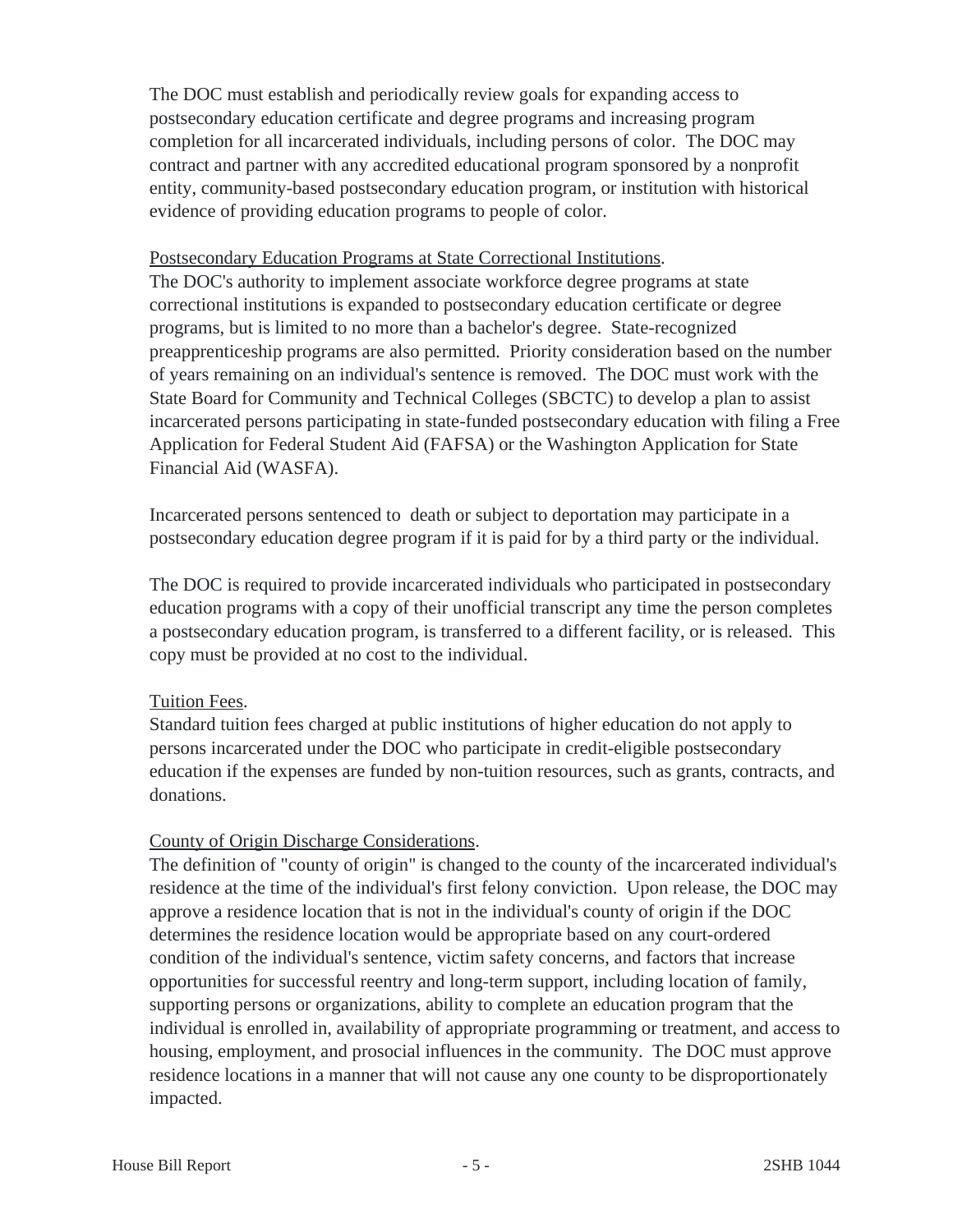## Transfers of Persons Incarcerated at Correctional Facilities.

When determining whether to transfer an incarcerated person to a different in-state facility, the DOC is required to consider whether the person is enrolled in a vocational or educational program, including programs operated by approved outside providers, which cannot be continued at the receiving facility. The DOC must work with the individual's case manager, counselor, or education navigator, or other appropriate person to attempt to meet the needs to the DOC and the individual.

#### Washington State Institute for Public Policy Study.

The Washington State Institute for Public Policy (WSIPP) must study recidivism, enrollment, and completion rates of incarcerated persons in the postsecondary education system post-release. The DOC, the Washington Student Achievement Council (WSAC), the Education Research and Data Center, and the SBCTC must provide the data necessary to complete the study. The study's findings are to be published in two reports, a preliminary report due October 1, 2024, and a final report due October 1, 2027. The WSIPP study must include:

- patterns and effects on post-release enrollment and participation in the community and technical college sector by individuals who, while incarcerated, participated in postsecondary education;
- differential outcomes for individuals participating in different types of postsecondary education courses, certificates, and degree programs;
- changes in enrollment and completion of postsecondary education courses, certificate programs, and degree programs due to the expansion in postsecondary education programming; and
- recidivism outcomes other than incarceration for those individuals who participated in postsecondary education while incarcerated.

State Agency Report on Postsecondary Education Programs and Incarcerated Persons. The DOC, SBCTC, WSAC, and the Washington Statewide Reentry Council, in collaboration with an organization representing the presidents of the public four-year institutions of higher education, must report to the committees of the Legislature with oversight over higher education and correctional matters, by December 1, 2021, and annually thereafter. The state agencies must consult and engage with nonprofit and community-based postsecondary education providers during the development of the annual report. The report must strive to include the voices of current or formerly incarcerated individuals, and must include the following:

- a review, disaggregated by demographics, of the number of incarcerated persons served and not served in the DOC's postsecondary education system, the number of persons leaving the DOC's custody after a minimum of one year without a high school equivalency certificate, and the number of persons released without any postsecondary education;
- a review of the DOC's identification and assessment of incarcerated persons with learning disabilities, traumatic brain injuries, and other cognitive impairments or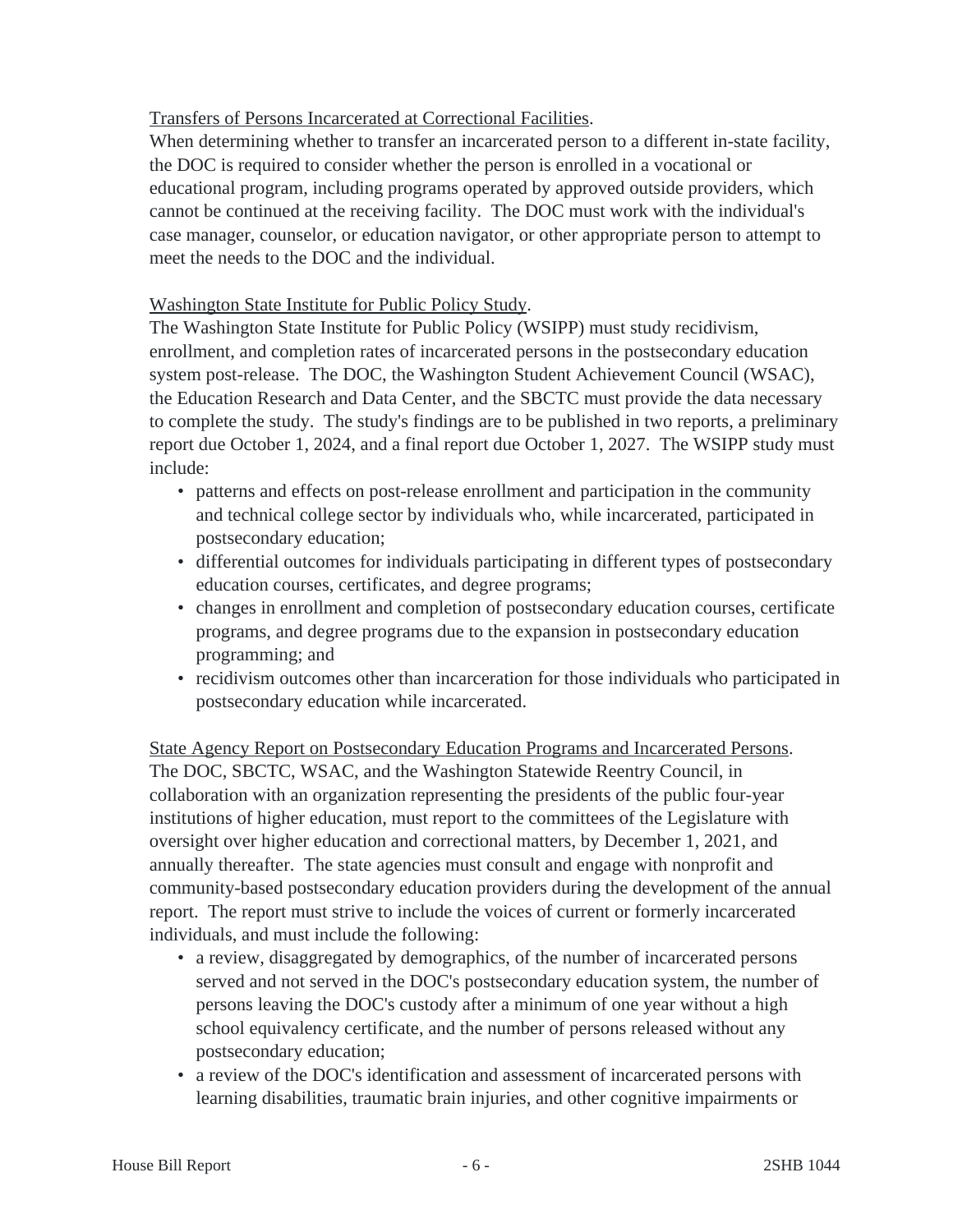disabilities that affect their ability to participate in educational programming, and the barriers to the identification and assessment of these persons with recommendations to improve;

- identification of issues related to ensuring that credits earned in credit-bearing courses are transferable, including a breakdown of both transferable and nontransferable credits awarded;
- a review of transfer policies, including the identification of barriers or challenges, in order to create recommendations to ensure the seamless transfer of incarcerated persons to postsecondary educational institutions;
- the number of persons participating in correspondence courses and the completion rates, disaggregated by demographics;
- an examination of the collaboration between correctional facilities, educational programs, and the postsecondary educational institutions, with the goal of clearly defining roles and responsibilities; and
- a review of partnerships with nonprofit and community-based postsecondary education organizations at state correctional facilities that provide postsecondary education programs and reentry services, including a list of programs and services offered and recommendations to improve program delivery and access.

References to offender, inmate, and prisoner are changed to incarcerated individual throughout the bill. Third party includes a nonprofit entity or community-based postsecondary education program that partners with the DOC to provide accredited postsecondary education degree and certificate programs at state correctional institutions.

#### **Appropriation:** None.

#### **Fiscal Note:** Available.

**Effective Date:** The bill takes effect 90 days after adjournment of the session in which the bill is passed. However, the bill is null and void unless funded in the budget.

## **Staff Summary of Public Testimony (College & Workforce Development):**

(In support) Education is one of the most effective tools to create a transformative impact on a person's life, on prison culture, and on recidivism. Incarcerated individuals who participate in postsecondary education have greater rates of employment and reduced recidivism rates. Robust re-entry programs are essential for safety. These programs help save tax dollars and increase public safety. For every dollar spent by the state, there are \$20 in savings. Education increases the chance that these individuals become taxpayers who can support their families. A lack of education has an impact on society. An individual who enters a low-wage job is likely to stay low-income. Children who see their family members take education seriously also take education seriously. Postsecondary education can break generational poverty, and a successful transition into the community is something everyone can support.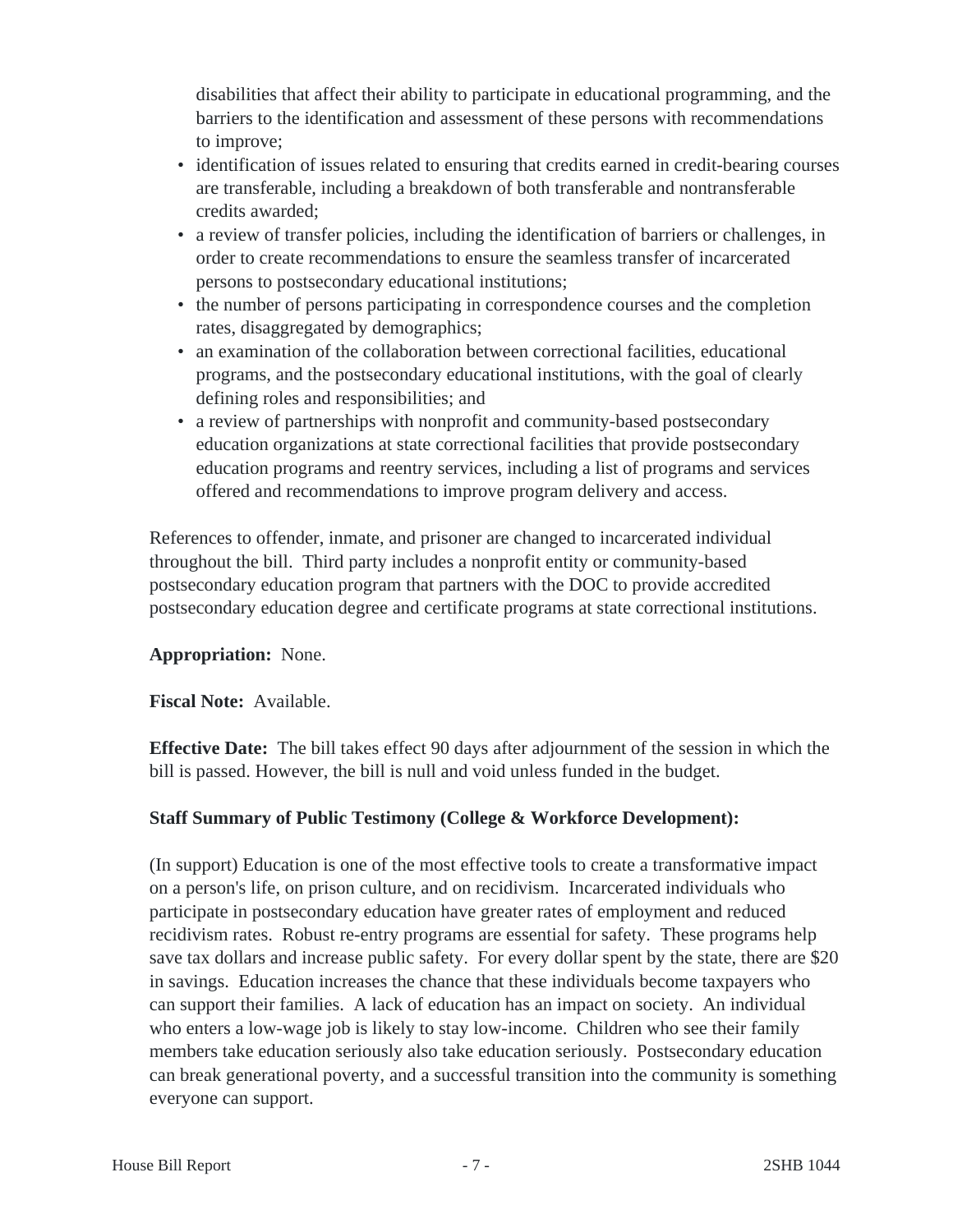This expansion recognizes the importance of academic degrees and that every student should have a choice. Students would not be limited by the five associate workforce degrees that are currently offered. This especially impacts women. Some individuals currently pay tuition for an out-of-state correspondence course because there are no in-state options available. Educational choice is important because you never know the path someone will take in the future. It can take 10 years to get a four-year degree while incarcerated so the expansion to allow those within 10 years of release to participate in postsecondary education is appreciated. There's a difference between legislating outcomes versus opportunities. There are a number of folks who go into the correctional system wanting change. It is inhumane to further punish people who have served their time by limiting their opportunities.

There is research about some interventions, but not a lot on educational interventions. The WSIPP study must examine these effects and is complimentary to a study at the University of Washington. Programs with small effects can still pass the cost-benefit analysis test and pay for themselves. Section 8 of the bill directs several state agencies to review vital information for policy makers to leverage resources and achieve shared goals.

Incarcerated individuals deserve better assessments and tools to determine what special accommodations they need. There are many who struggle with learning disabilities. Incarcerated students need wrap-around supports. Many of the obstacles to reach graduation are removed with this bill, but there are still many obstacles for individuals with disabilities.

While supportive of education services, the DOC needs additional funding to expand education. There are also concerns about incarcerated students using all of their Federal Pell or Washington College Grants while incarcerated and exhausting their financial aid for future education.

(Opposed) None.

#### **Staff Summary of Public Testimony (Appropriations):**

(In support) Postsecondary education is essential to employment and it changes prison culture from punitive to rehabilitative. However, there are currently barriers to providing postsecondary education in incarceration facilities, such as it is only available to offenders that are within five years of release. It is essential to increase postsecondary education as it not only provides offenders with knowledge and self-worth, but it also provides skills for individuals to be productive members of society. One of the primary factors leading to recidivism is a lack of family living wages which is tied to employment and education.

As part of funding this bill, the DOC will need more technology and staff to fully implement this bill. In addition, the legislation should be structured so that the data that is